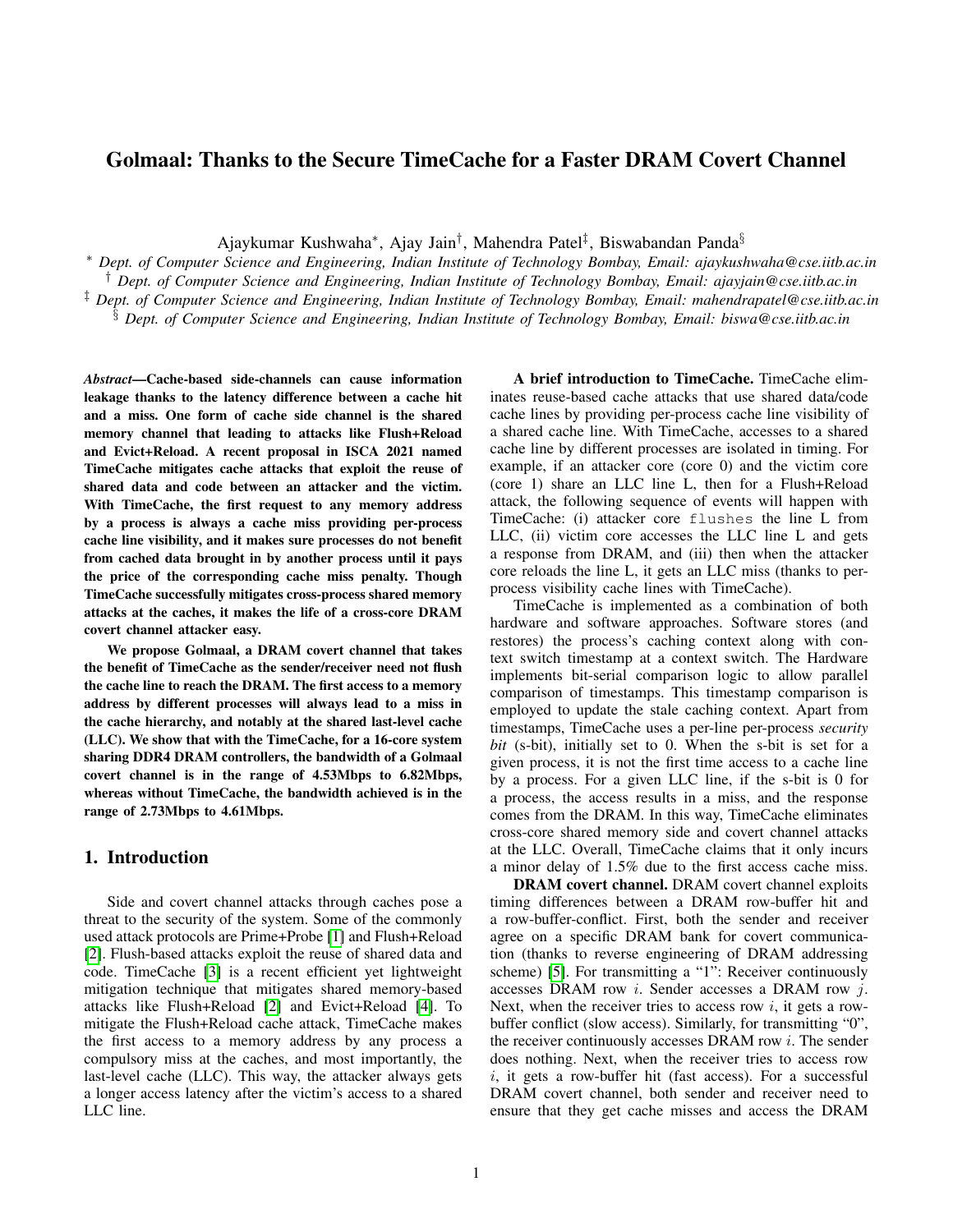bank. The clflush instruction facilitates the same by flushing a cache line from all levels of cache by providing an LLC miss, whenever a sender or a receiver wants to access DRAM. State-of-the-art cross-core covert channel proposed in DRAMA [\[5\]](#page-5-4) uses the above covert channel protocol and provides cross-core covert-channel bandwidth of 2Mbps.

Opportunity. With TimeCache, it is not possible to mount a cross-core Flush+Reload attack at the shared L3 cache. However, thanks to TimeCache, now it is possible to mount a covert channel with minimal usage of clflush as the first reload<sup>[1](#page-1-0)</sup> to an address (e.g., A) by all the processes will come to DRAM. *So, in summary, TimeCache leads to a* Golmaal[2](#page-1-1) *as it eliminates shared memory Flush+Reload attack at one shared resource (shared LLC) and in turn facilitates a new shared memory covert channel at another shared resource, the DRAM.*

Our approach. We propose a high-speed DRAM covert channel with multiple senders and receivers running on multiple cores. One DRAM bank is used as a covert channel between *multiple* sender and receiver processes sharing one DRAM bank. All the receivers share, and access one address (say A1) and all the senders share and access one address (say A2). A1 and A2 are mapped to two different DRAM rows of the same DRAM bank. Note that TimeCache provides cache miss for each process for their first access to an address. So, in our covert channel, a pair of senders and receivers communicate iteratively. With our protocol, only the first sender and receiver use clflush. For example, after a clflush to A2 by the first sender and A1 by the first receiver, there is no need to use clflush by the rest of the senders and receivers as all of them will get LLC misses, thanks to TimeCache. After one round of communication between all the senders and receivers, the sender and receiver need to use clflush again. For example, if we use 16 senders and 16 receivers for a covert channel and all the senders want to communicate "1", then with TimeCache, only the first sender and receiver use clflush and LOAD respective memory addresses. After that the remaining 15 senders and receivers just LOAD their respective addresses (A2 and A1) as they get LLC misses even without using clflush. The limited usage of clflush improves the overall covert channel bandwidth.

Overall, we make the following key contributions:

- We propose Golmaal, a high bandwidth DRAM covert channel. Golmaal exploits the design principle of a recent mitigation technique called Time-Cache that mitigates shared memory attacks at the LLC.
- Our covert channel uses multiple senders and receiver processes for covert communication. The effectiveness of our covert channel increases with an increase in the numbers of senders and receivers.
- We quantify the effectiveness of our channel in terms of the raw-bandwidth and error rate. Overall,

<span id="page-1-1"></span><span id="page-1-0"></span>1. We use the term load and reload interchangeably, in this paper.



<span id="page-1-2"></span>Figure 1. Eight sender (S1 to S8) and receiver (R1 to R8) processes communicating over one DRAM bank. All the senders share and access address A1 and all the receivers share and access address A2. Both A1 and A2 are mapped to two different DRAM rows but one DRAM bank.

Golmaal improves the bandwidth of a DRAM covert channel with TimeCache compared to a conventional cache.

# 2. Golmaal DRAM Covert Channel

Threat model and assumptions. Our covert channel requires shared memory similar to Flush+Reload [\[2\]](#page-5-1) and Evict+Reload [\[4\]](#page-5-3) that TimeCache eliminates at the LLC. Note that as TimeCache is a mitigation technique is not implemented on a real machine, we perform our covert channel on a cycle-accurate micro-architectural simulator. Both the sender(s) and the receiver(s) are aware of DRAM addressing (thanks to the effort on reverse-engineering [\[5\]](#page-5-4)). Sender and receiver agree to communicate through a fixed set of addresses mapped to one DRAM bank. Our covert channel is a cross-core covert channel where the sender and the receiver are part of multiple cores running on the same physical CPU sharing the LLC and DRAM. We measure the memory access latency with rdtscp and the memory accesses are performed using volatile pointers similar to [\[5\]](#page-5-4). For synchronization between a sender and a receiver, we use the wall clock available per physical CPU.

Shared memory agreement. We implement our covert channel with multiple senders and multiple receiver processes sharing addresses of one DRAM bank of a given rank and channel. Figure [1](#page-1-2) provides a high level overview of the agreement between sender and receiver processes. We do not relax the shared memory requirement as our goal is to show the effect of TimeCache at the DRAM when it eliminates shared memory attacks at the LLC.

Latency of **clflush** and **LOAD**. For a successful DRAM covert channel, the sender and receiver need to use clflush so that their memory accesses will reach DRAM [\[5\]](#page-5-4). As per the Intel manual  $[6]$ , a clflush instruction does the following: it "invalidates from every level of the cache hierarchy in the cache coherence domain the cache line that contains the linear address specified with the memory operand. If that cache line contains modified data at any level of the cache hierarchy, that data is written back to memory. The source operand is a byte memory location.

<sup>2.</sup> Golmaal is a Hindi word that means a deceptive situation with some amount of confusion involved.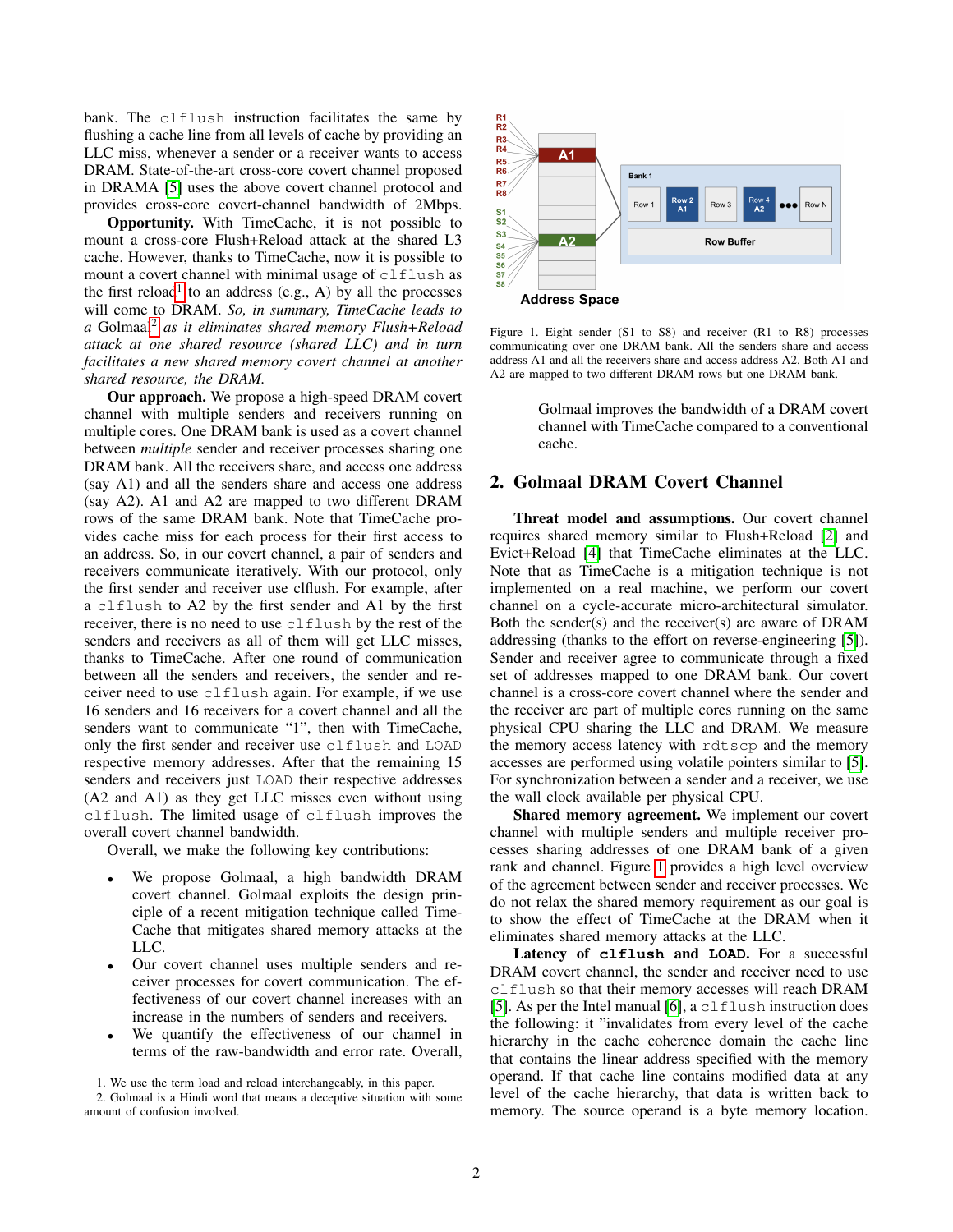# ALGORITHM 1: Receiver process

<span id="page-2-0"></span>

|     | 1: while do                                 |
|-----|---------------------------------------------|
| 2:  | for all receivers (receiver-id $1$ to N) do |
| 3:  | // N receivers receiving N bits of covert   |
|     | information in one iteration of for loop    |
| 4:  | <b>if</b> receiver-id $==1$ then            |
| 5:  | // For the 1st receiver                     |
| 6:  | $clf$ lush $(A1)$                           |
| 7:  | LOAD(A1)                                    |
| 8:  | if $load(A1)$ is fast then                  |
| 9:  | $databit=0$ // Row-buffer hit               |
| 10: | else                                        |
| 11: | $databit=1$ // Row-buffer conflict          |
| 12: | end if                                      |
| 13: | end if                                      |
| 14: | <b>if</b> receiver-id $>1$ then             |
| 15: | // For the rest of the receivers            |
| 16: | LOAD(A1)                                    |
| 17: | if $load(A1)$ is fast then                  |
| 18: | databit=0 // LLC miss in TimeCache,         |
|     | Row-buffer hit                              |
| 19: | else                                        |
| 20: | $databit=1$ // LLC miss in TimeCache,       |
|     | Row-buffer conflict                         |
| 21: | end if                                      |
| 22: | end if                                      |
| 23: | sync-with-sender()                          |
| 24: | end for                                     |
|     | 25: end while                               |

The clflush instruction can be used at all privilege levels and is subject to all permission checking and faults associated with a byte load (and besides, a clflush instruction is allowed to flush a linear address in an execute-only segment". Note that the recent clflush implementation flushes the cache line across the entire cache coherence domain, irrespective of inclusive and exclusive nature of cache hierarchy [\[7\]](#page-5-6). One can argue about the usage of CLFLUSHOPT for a faster flush based covert channel. However, CLFLUSHOPT is more suitable to flush large buffers (e.g. greater than many KBytes), compared to CLFLUSH [\[8\]](#page-5-7). In summary, a LOAD to an address after the usage of clflush to that address will always lead to a DRAM access.

We perform latency measurements using rdtscp for clflush and LOAD latencies on Intel (Intel IceLake) and AMD (A6-9220 RADEON R4) processors with eight cores. The clflush latency varies from 185 cycles to 320 cycles depending on the nature of cache line (clean or dirty) that is flushed. The reload latency with DRAM row-buffer conflict is around 375 cycles, whereas with row-buffer hit, it is around 250 cycles, which is easily distinguishable. These latency numbers correlate with the recent Intel IceLake latency numbers for DRAM [\[9\]](#page-5-8). These numbers are also similar to the numbers reported in a flushless LLC covert channel [\[10\]](#page-5-9).

Transmission protocol. Algorithms [1](#page-2-0) and [2](#page-2-1) provide

<span id="page-2-1"></span>

| <b>ALGORITHM 2: Sender process</b> |                                                   |  |  |
|------------------------------------|---------------------------------------------------|--|--|
|                                    | $1:$ while do                                     |  |  |
| 2:                                 | for all senders (sender-id 1 to N) do             |  |  |
| 3:                                 | // N senders sending N bits of covert information |  |  |
|                                    | in one iteration of for loop                      |  |  |
| 4:                                 | if sender-id==1 then                              |  |  |
| 5:                                 | // For the 1st sender                             |  |  |
| 6:                                 | if databit= $=0$ then                             |  |  |
| 7:                                 | Do nothing                                        |  |  |
| 8:                                 | end if                                            |  |  |
| 9:                                 | if databit= $=1$ then                             |  |  |
| 10:                                | $clf$ lush $(A2)$                                 |  |  |
| 11:                                | LOAD(A2)                                          |  |  |
| 12:                                | end if                                            |  |  |
| 13:                                | end if                                            |  |  |
| 14:                                | <b>if</b> sender-id $>1$ <b>then</b>              |  |  |
| 15:                                | // For the rest of the senders                    |  |  |
| 16:                                | if databit= $=0$ then                             |  |  |
| 17:                                | Do nothing                                        |  |  |
| 18:                                | end if                                            |  |  |
| 19:                                | if databit== $1$ then                             |  |  |
| 20:                                | LOAD(A2)                                          |  |  |
| 21:                                | end if                                            |  |  |
| 22:                                | end if                                            |  |  |
| 23:                                | sync-with-receiver()                              |  |  |
| 24:                                | end for                                           |  |  |
|                                    | $25:$ end while                                   |  |  |

the pseudocode of receiver and sender processes, for covert communication. Before communicating bits of information, all the senders and receivers need to synchronize themselves, similar to [\[5\]](#page-5-4). Also, the sender should run ahead by atleast one DRAM access latency (say 400 cycles) so that receiver can catch up and get accurate bits. The receiver always accesses an address A1 and measures its latency using rdtscp. If the latency is fast then it concludes that it has received a bit "0" else "1". Note that with the TimeCache, all the receivers and senders do not use clflush to reach the DRAM once the first sender and receiver have completed the usage of clflush. This process repeats for every iteration of the for loop where clflush is used only once by the 1st sender and 1st receiver.

Proof of concept comparison. For the sake of simplicity, let's assume a clflush takes 300 cycles to complete and a memory access with row-buffer conflict takes 300 cycles, whereas a row-buffer hit takes around 200 cycles.

Without the TimeCache, a covert channel between eight senders and eight receivers communicating eight bits of covert information through one DRAM bank will take an average of 6800 cycles. A DRAM covert channel takes 500 cycles to communicate a "0", a sender does nothing, and a receiver uses clflush (300 cycles on an average) and then reloads an address A1, and observes a row-buffer hit (200 cycles on average). To communicate a "1", sender uses clflush (300 cycles) and reload (300 cycles) to address A2 and receiver uses clflush (300 cycles) and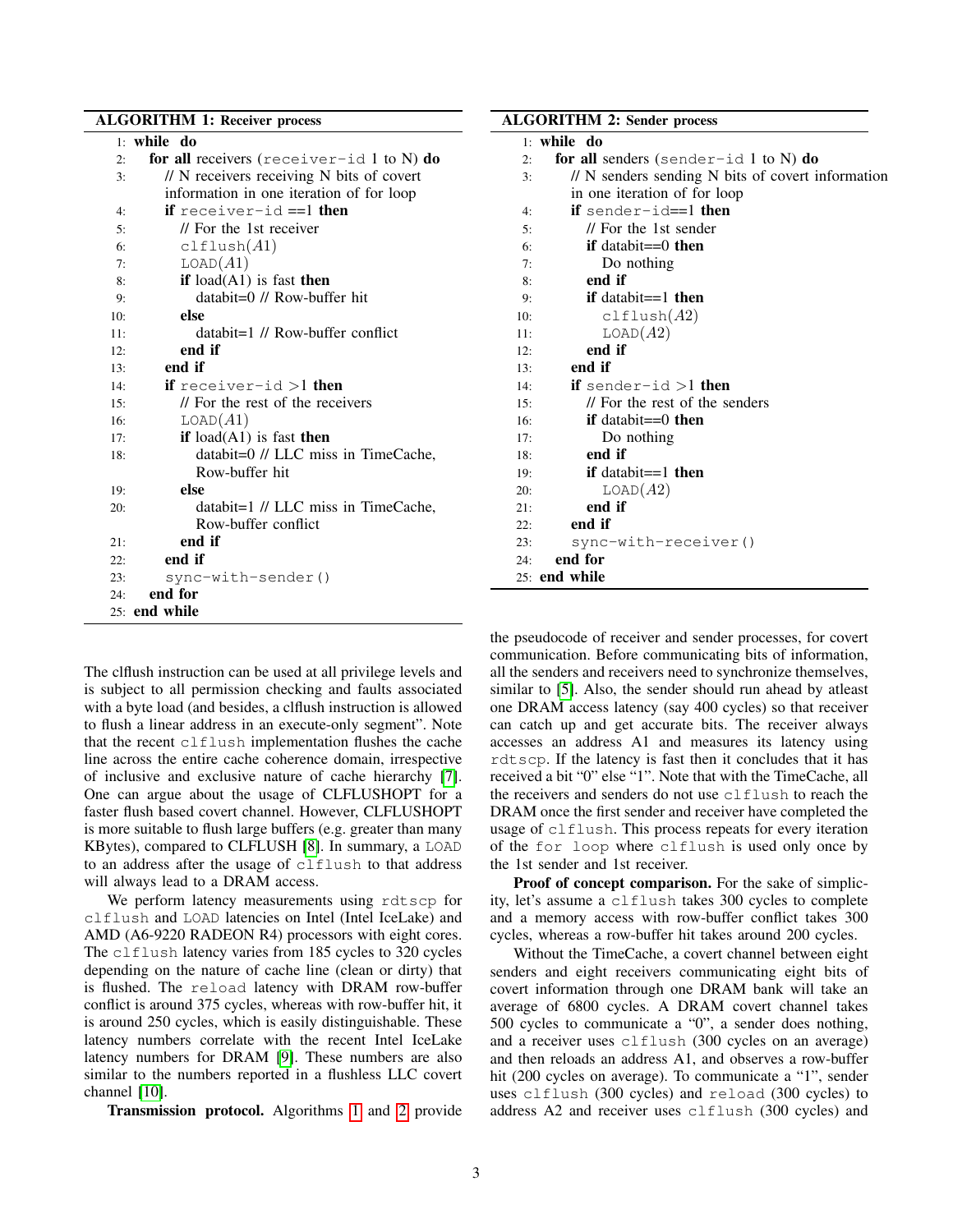reload to address A1 (300 cycles), and observe a row buffer conflict. So, in summary, to communicate "1" it takes 1200 cycles. So, on average, without TimeCache, one bit is communicated in 850 cycles (6800 cycles for eight bits).

With TimeCache, to communicate a "0", it takes clflush (300 cycles) and load (200 cycles) from the the first receiver process with a row buffer hit. So in total 500 cycles to communicate a "0" for the first process. For communicating "1", the first sender uses clflush (300 cycles) and reload (300 cycles) to address A2 and the first receiver uses clflush (300 cycles) and reload to address A1 (300 cycles), and observe a row buffer conflict. So, in summary to communicate "1", takes 1200 cycles for the first receiver process. So, on average, it takes 850 cycles to communicate the *first* bit (similar to the conventional cache).

However, for the rest of the seven sender and receiver processes, there is no need for clflush, which saves 300 cycles from the sender side and 300 cycles from the receiver side. Note that, it will take 200 cycles for receiving a bit "0" and 600 cycles for receiving a bit "1". So, on average, it takes 400 cycles per bit to communicate the 2nd bit to 8th bit. In total, with TimeCache, on average, a receiver will get eight bits after  $850 + (7 \times 400)$  cycles = 3650 cycles as compared to 6800 cycles without TimeCache. Please note that for the sake of simplicity, we do not include the synchronization overhead (waiting period of sender and receiver after communicating/receiving one bit of information) between the sender and receiver as the overhead is a constant factor in both TimeCache and the conventional cache. We also do not show the usage of multiple DRAM banks for covert communication as that is just an extension of what we describe above for a single DRAM bank, and multiple senders and receivers can communicate data in a pipelined and interleaved way across multiple DRAM banks.

Timing Diagram. Figure [2](#page-3-0) shows the difference in latency with and without TimeCache to communicate a payload of "0s". Figure [2\(](#page-3-0)a) shows the timing sequence without Timecache where a receiver receives a sequence of zeros. Note that to communicate a zero, the sender does nothing. Without TimeCache, the receiver first needs to clflush to make sure it reaches DRAM, then performs a LOAD. Next, the other receiver processes (receiver-2 and so on) perform a sequence of clflush and LOAD operations. This sequence continues for all the processes. However, with the TimeCache, only the first receiver process performs a clflush and the rest of the receiver processes (receiver-2 onward) do not use clflush as the first access to an address made by a process is always an LLC miss. The entire sequence of operations goes on till all the receiver processes finish participating for one iteration (one iteration of the for loop in Algorithm [1\)](#page-2-0) in the covert channel. After one complete iteration, the first receiver process again needs to use clflush. Overall, the less usage of clflush effectively improves the DRAM covert channel bandwidth.



<span id="page-3-0"></span>Figure 2. Timing diagram for a payload of "0000...". (a) Covert Channel on a conventional cache and (b) proposed covert channel on a TimeCache.

### 3. Evaluation

Simulation infrastructure. We simulate our covert channel with an extensively modified ChampSim microarchitectural simulator [\[11\]](#page-5-10) that faithfully models a detailed front-end and back-end of the processor, and the memory system involving caches, TLBs, DRAM controller, and DRAM. We use the Ramulator [\[12\]](#page-5-11) DRAM simulator and merge it with ChampSim for a detailed simulation of DRAM timing constraints. ChampSim was used for the recent championships at ISCA 2016, ISCA 2019, ISCA 2020, and ISCA 2021. We simulate a 16-core system with microarchitecture parameters as mentioned in Table [1.](#page-4-0) We simulate 2 way hyper-threading per core, effectively simulating upto 32 hardware threads (sixteen sender and sixteen receiver processes) on a 16-core system. To synchronize between a pair of sender and receiver processes, we use the wall clock time and use the nanosleep system call for 100ns (the worst case latency of a clflush and LOAD operations, 400 cycles) after every DRAM access by a sender and a receiver. Our simulated parameters are listed in Table [1](#page-4-0) and correlates with the recent Intel Sunny Cove. We simulate DDR4 DRAM controllers with a data rate of 3200 MT/sec. We implement this attack through one DRAM bank of a specific DRAM channel. Our DRAM addressing and numbers of ranks, banks, and row size is same as the addressing scheme mentioned in [\[5\]](#page-5-4) for DDR4.

As TimeCache is not part of commercial multicore systems, we implement our covert channel on a cycle accurate microarchitecture simulator. We agree that the raw bandwidth of our covert channel will decrease based on the real system configuration. However, it will still be faster as shown in the proof of concept example, if TimeCache becomes part of real commercial systems.

Raw bandwidth. Figure [3](#page-4-1) shows the raw bandwidth (number of bits communicated per second) of the Golmaal covert channel for a different count of sender and receiver processes. As we can see, the raw bandwidth increases with the increase in senders and receivers, which is intuitive. We observe the maximum bandwidth of 6.82Mbps when a group of sixteen senders and sixteen receivers communicate a sequence of "0s". With eight senders and eight receivers, we observe a bandwidth of 6.61Mbps. We see a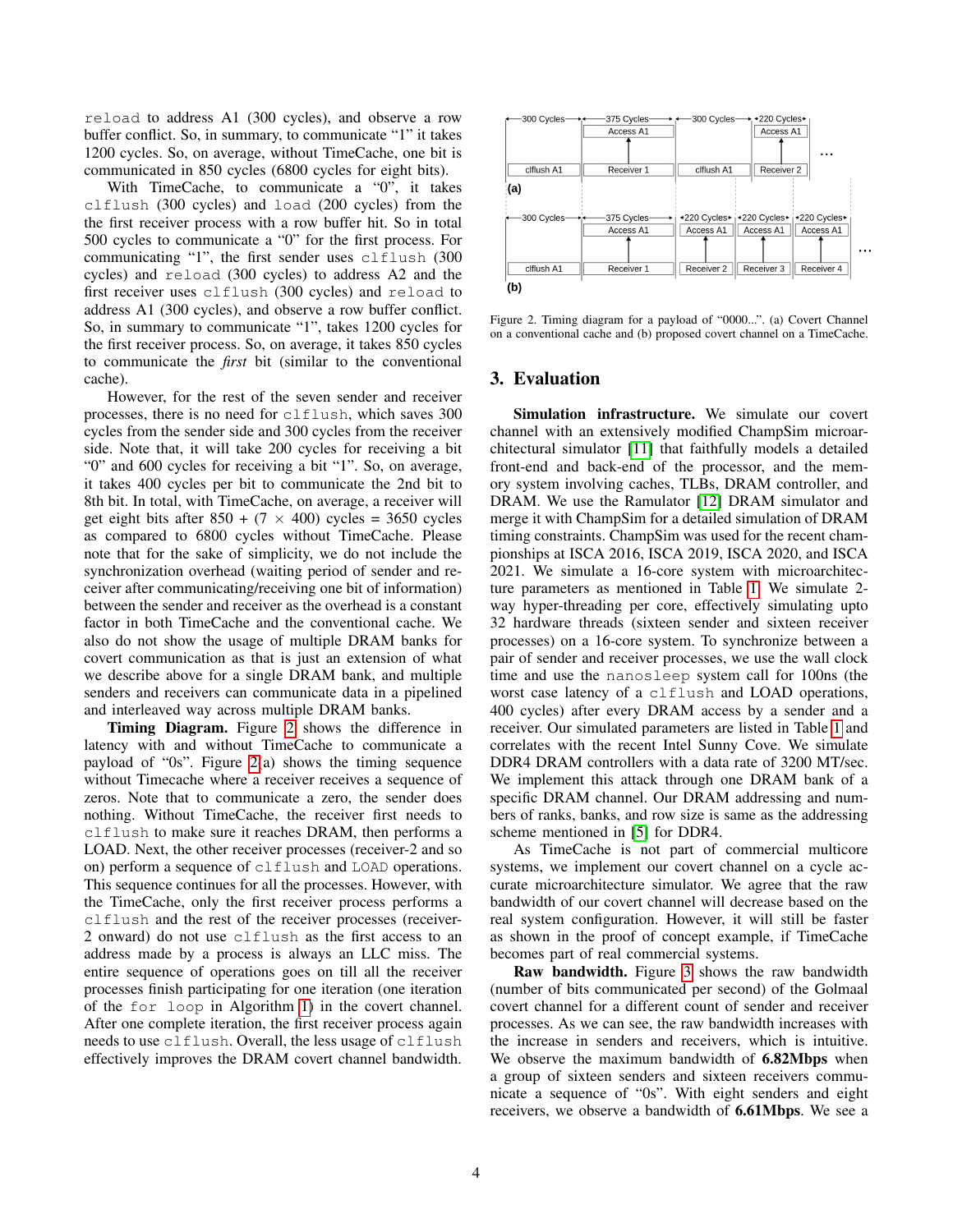

<span id="page-4-1"></span>Figure 3. Raw bandwidth for different data payloads with various senderreceiver configurations.

<span id="page-4-0"></span>Table 1. SIMULATED PARAMETERS.

| Core            | 16 Out-of-order cores, hashed perceptron branch predictor,  |
|-----------------|-------------------------------------------------------------|
|                 | 4GHz with 6 issue width, 4 retire width, 352 entry ROB      |
| <b>TLBs</b>     | 64 entry 4-way at L1 DTLB/ITLB (1 cycle), 2048 entries 16-  |
|                 | way entry L2 STLB (8 cycles)                                |
| <b>MMU</b>      | 2 entry (PSCL5), 4 entry (PSCL4), 8 entry (PSCL3), 32 entry |
| Caches          | (PSCL2), searched parallely, one cycle                      |
| L1              | 32KB 8-way L1I (4 cycles), 48KB 12-way L1D (5 cycles)       |
| $\overline{L2}$ | 512KB 8-way associative (10 cycles)                         |
| LLC             | 16 2MB slices, 16-way (average, 80 cycles)                  |
| <b>DRAM</b>     | 1 channel/4-cores, DDR4-3200, 16 banks/rank, 4 bank groups  |

decrease in raw bandwidth when senders and receivers want to communicate a sequence of "1s" with a bandwidth of 4.53Mbps. While communicating "1s", the senders perform LOAD access that decreases the bandwidth as compared to the case where senders communicate a sequence of "0s" where the sender does nothing. While communicating "1s" and "0s" alternatively, the Golmaal channel provides a raw bandwidth of 5.05Mbps. For the average case, we have generated 10 random sequences, then while calculating the bandwidth, we take the average and get a raw bandwidth of 5.88Mbps. When compared with the DRAM covert channel without TimeCache, we observe a covert channel bandwidth of 2.73Mbps to 4.61Mbps for communication of payloads with all "1s" and all "0s", respectively. Note that, our bandwidth numbers do not consider the effect of system noise as we simulate the channel on a simulator.

In summary, TimeCache improves the speed of a DRAM covert channel as the raw bandwidth without Timecache. Please note that, a DRAM covert channel bandwidth of 5Mbps (more than 600 KBps) is in the range of LLC based covert channels like [\[13\]](#page-5-12) and [\[2\]](#page-5-1) that provide a raw bandwidth of 400 KBps. So Timecache, eliminates flush based side/covert channels at the caches and makes it easy to mount a faster covert channel at the DRAM.

Error probability, true capacity, and effect of synchronization period. To understand the effect of errors



<span id="page-4-2"></span>Figure 4. Error percentage and raw-bandwidth(Mbps) for a pair of eight senders and eight receivers communicating a payload of "11111111..1".



<span id="page-4-3"></span>Figure 5. True Capacity(Mbps) and Raw-Bandwidth(Mbps) for eight senders and eight receivers communicating a payload of "1111111...1".

on the raw bandwidth, we quantify the error rate for a pair of eight senders and eight receivers as eight senders and eight receivers provide the sweet spot in terms of raw bandwidth and error rate. Figure [4](#page-4-2) shows an increase in the error rate (bit "1" termed as "0" ) with an increase in covert channel bandwidth. The covert channel bandwidth is affected by the synchronization delay, the higher the synchronization delay, the lower the error rate and covert channel bandwidth. Figure [5](#page-4-3) shows the true capacity in Mbps (which is just below 5Mbps) for the eight senders and receivers communicating a payload of "11111111....1".

Pushing the covert-channel bandwidth. Recent flushless cache covert channel like Streamline [\[10\]](#page-5-9) provides very high channel bandwidth. To push the limits of the Golmaal channel bandwidth, multiple DRAM banks (two addresses per bank) can be used concurrently where at a given point